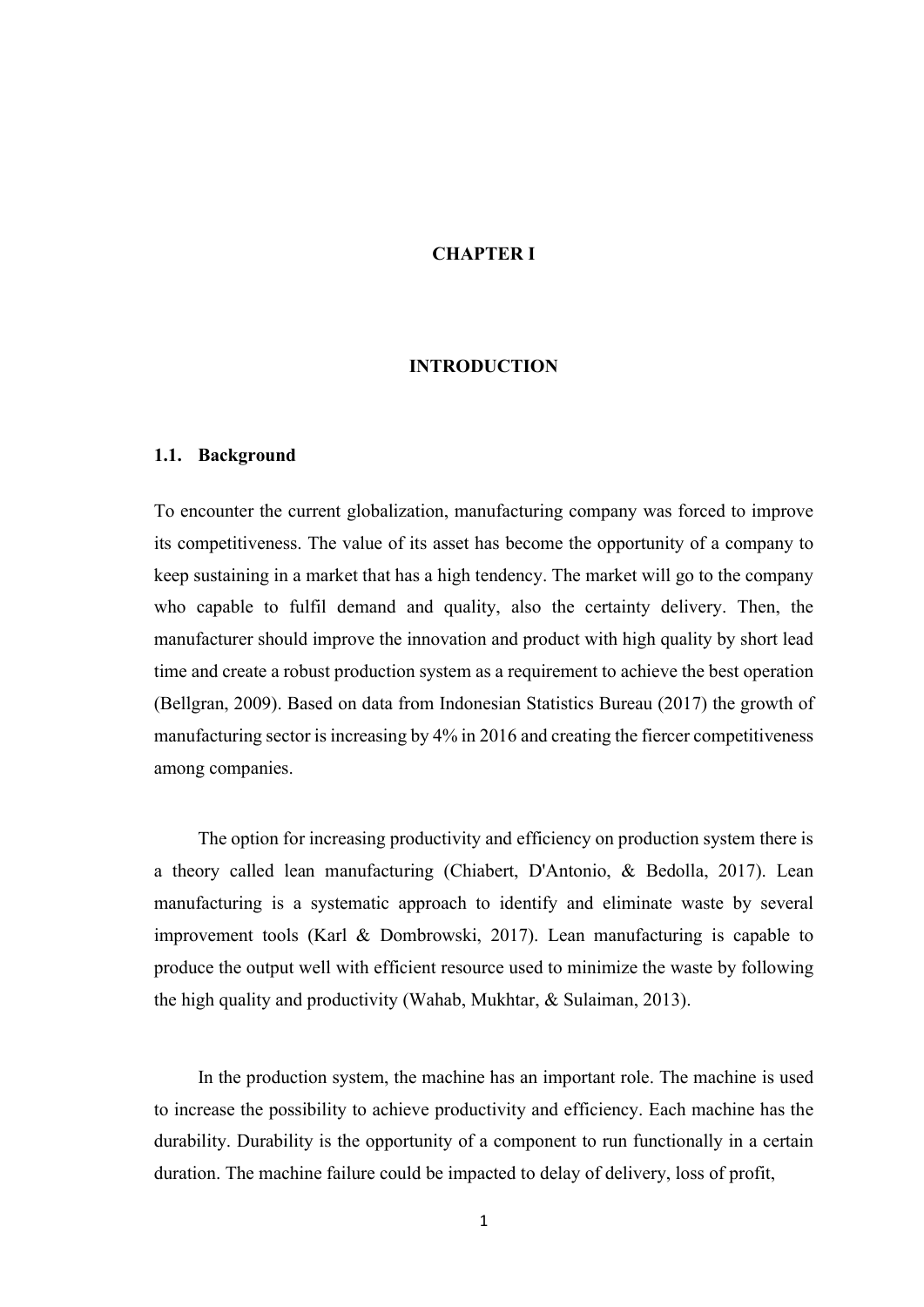and miss the chance to gain the market for the manufacture (Zaim, Turky-ilmaz, Acar, & Demirel, 2012).

Regularly, the company does maintenance to keep the longest durability for each machine and avoiding machine failure. Maintenance process is performed to service the production facilities and to guarantee high productivity (Faccio, Persona, & Zanin, 2014). By this statement, Maintenance has the role in competitive manufacturing that is focused on performance production. Following to journal of (Márquez, 2007) the process of maintenance is planned and unplanned, depends on the condition of a physical asset to run the process of production. Based on the condition and durability of each machine, maintenance could be difficult to suit the characteristic of the machine.

Manufacturing company should organize the strategy of maintenance by following the character of the machine. The classification of maintenance strategies based on the time of maintenance activities and failure include corrective maintenance, preventive maintenance, and design-out maintenance (Ruiz, Foguem, & Grabot, 2013). Maintenance flow process might be conducting the risk existence of waste. On maintenance activity, the manufacture should consider several attributes that influence the activity. Because the maintenance of each machine is different, the failure also different. Each step-in maintenance process should be analysed in detail to create an effective and efficient process. Process mapping every flow process will use to knowing the cause of existence waste in production floor (Hines & Taylor, 2000).

In every machine maintenance, PT. Madubaru carries out its activities in a vulnerable time of 5 months in one year starting from November to March before the milling season. PT. Madubaru in carrying out maintenance activities only relies on scheduling data in the form of Gantt Chart which provides information about the number of workers, the estimated time of work for each element in each machine that is employed for over than 5 months. Also, from the results of observations and field interviews, information was obtained, that during this time the maintenance work could be completed in accordance with the given time of 5 months, due to the policies of the foremen/supervisors without seeing the scheduling on the Gantt Chart.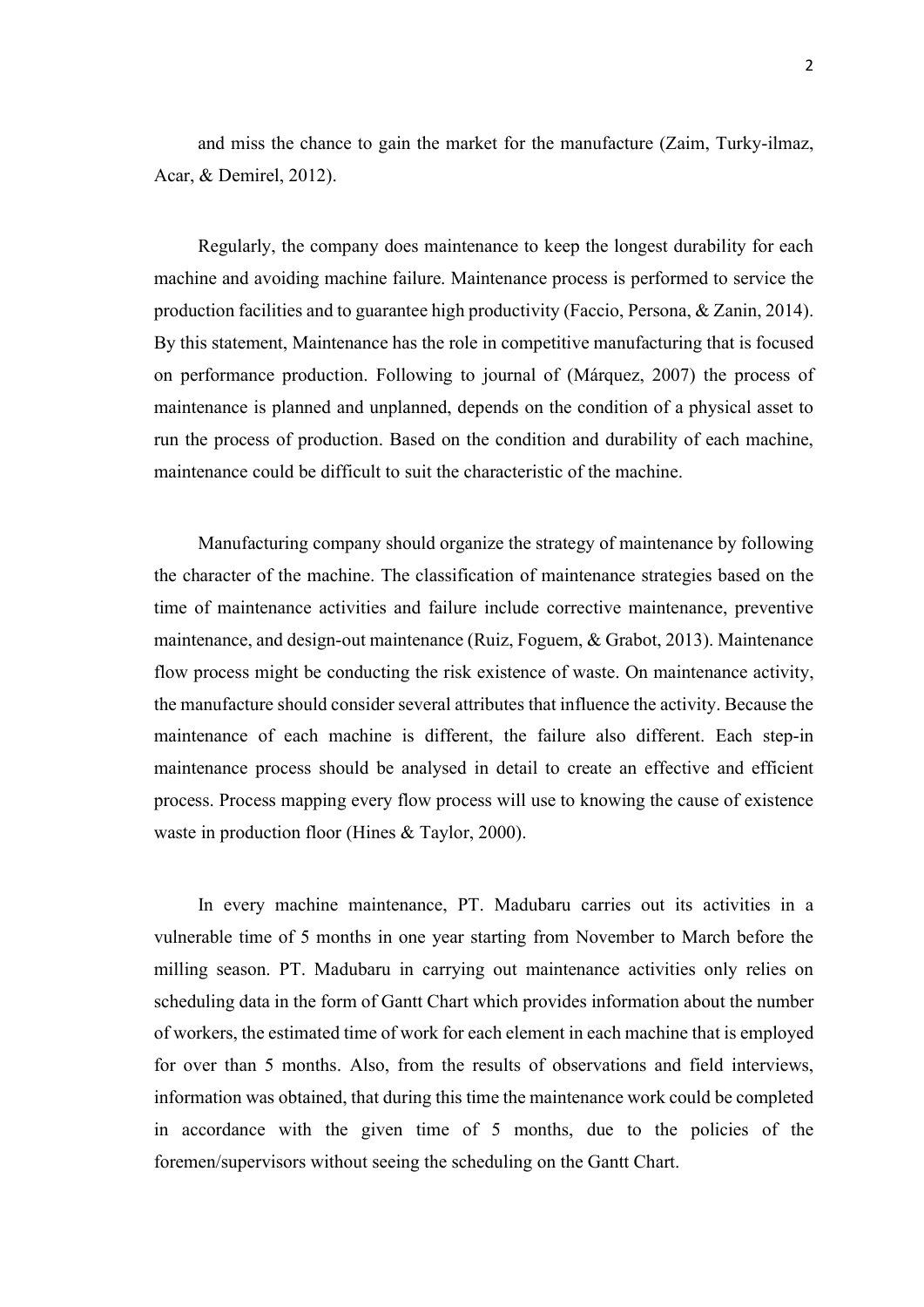From above description, scheduling has not been implemented well, because there is no definite way of arranging the sequence of activities that must be done, so to start and complete a job only relies on the experience of the foreman/supervisor to complete maintenance activities according to the time used. Besides that, the distribution of manpower or workers is not evenly distributed every week so that there is something that exceeds the capacity of workers and the lack of workers who are used at certain times. Therefore, it is necessary to have good and measurable planning in each stage of the maintenance that will be carried out on each existing machine, namely the number of workers and the completion time according to the limits imposed and the allocation of workers must be balanced every day.

Until now there has been no evaluation regarding maintenance schedules in the company. For this reason, the researcher tries to make more regular scheduling, which is useful to become the basis for controlling the activities and maintenance framework in the future. The main purpose of this evaluation to be carried out at the front factory station is to prevent delays in the completion of maintenance that will lead to another delay in the production schedule, such as if the foreman has retired or is replaced then the proposed scheduling is a reference in controlling each maintenance to be carried out. Based on Raben (2018), PT. Madubaru will experience an opportunity of loss Rp. 163,228.00 per minute, and the total per day is Rp. 235,048,320. If production cannot go according to plan. In addition, if the maintenance scheduling plan is carried out properly and correctly, the maintenance costs, in this case, will be more optimal labour costs.

Maintenance activity in PT. Madubaru is conducted with several factors such as order of schedule of each task, time limitation and number of operators who handle the task. To develop the maintenance scheduling to be more effective, the heuristic algorithm is suggested to be able to solve the problem. The main problem of this manufacture is said to be NP-hard if all problems in the NP-class are reducible to the main problem. Although complexity of NP-hard problems is high these problems, in the case of larger n, cannot be solved in a reasonable amount of time using deterministic techniques. The GA starts the adaptation process from a random generated population of individuals.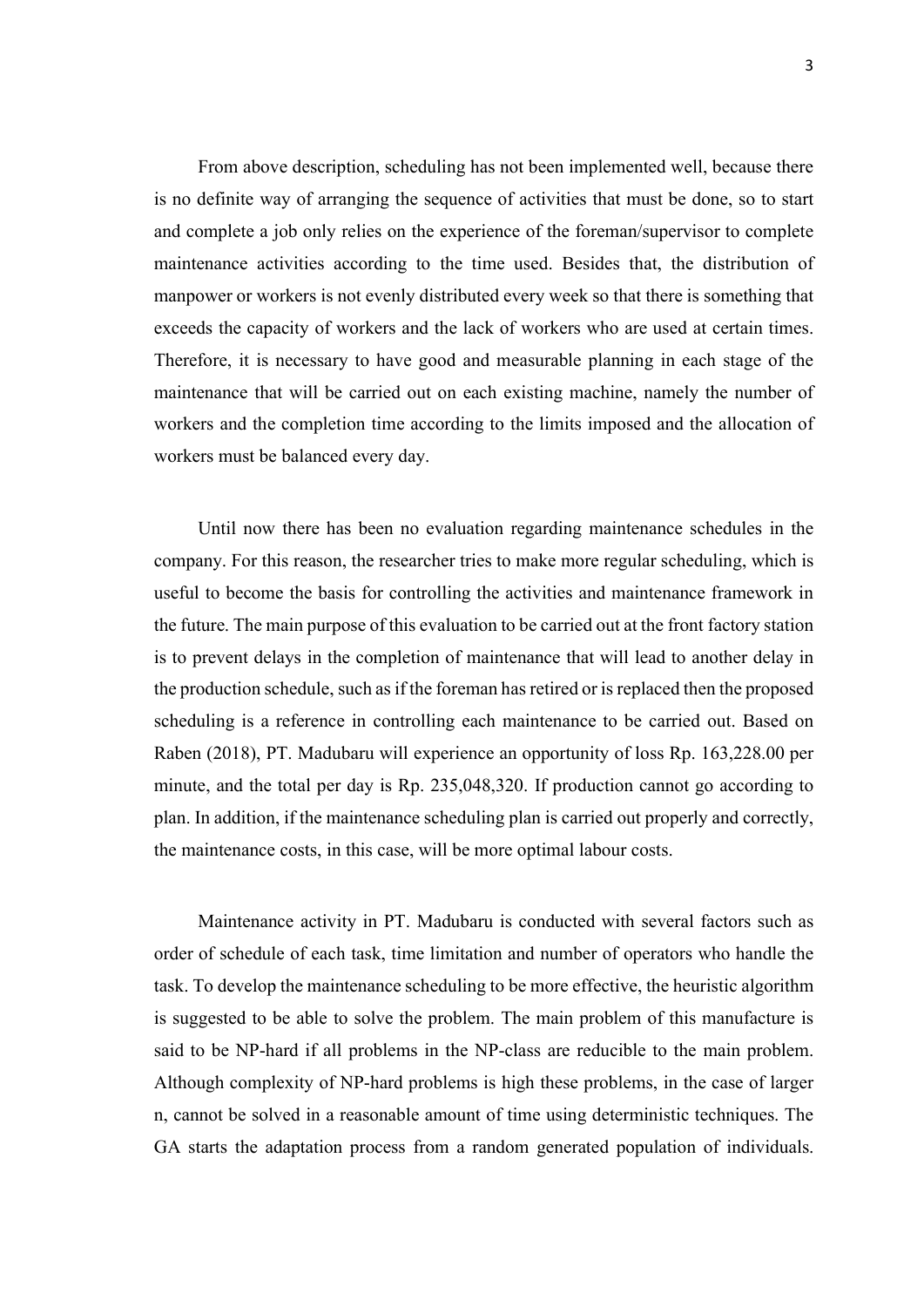Then, each individual is assigned a fitness that predicts its adaptability and, finally, natural selection, crossover and mutation are simulated.

To be able to facilitate the search for the start of a maintenance component work on correct scheduling, the balance of worker allocations and time limits specified, these problems fall into the NP-Hard category. Many methods can be done to solve this problem, one of them is using the Genetic Algorithm (AG) method as a heuristic search method that can be used to solve complex optimization problems. Therefore, with the use of AG, it is expected to be able to answer scheduling problems and then the results obtained can be used as a scheduling evaluation conducted by PT. Madubaru.

### 1.2. Problem Formulation

This research is generally about the designing effective maintenance scheduling that proposed by genetic algorithm. Based on the description above, the problem that comes up in the research would be "How to design optimum maintenance scheduling to reduce the cost of maintenance?"

### 1.3. Research Objectives

This research proposed to answer several objectives as mentioned below:

- 1. To design the optimum maintenance scheduling.
- 2. To generate GA based on parameter existed.

#### 1.4. Significant of Research

This research can provide for the parties as follows:

1. Manufacturing Company

The results of this study can be used as material for evaluation and consideration for the manufacturing company in determining the steps of improvement in order to achieve and improve the management of asset in that company in an increasingly tight competition among companies.

2. Researcher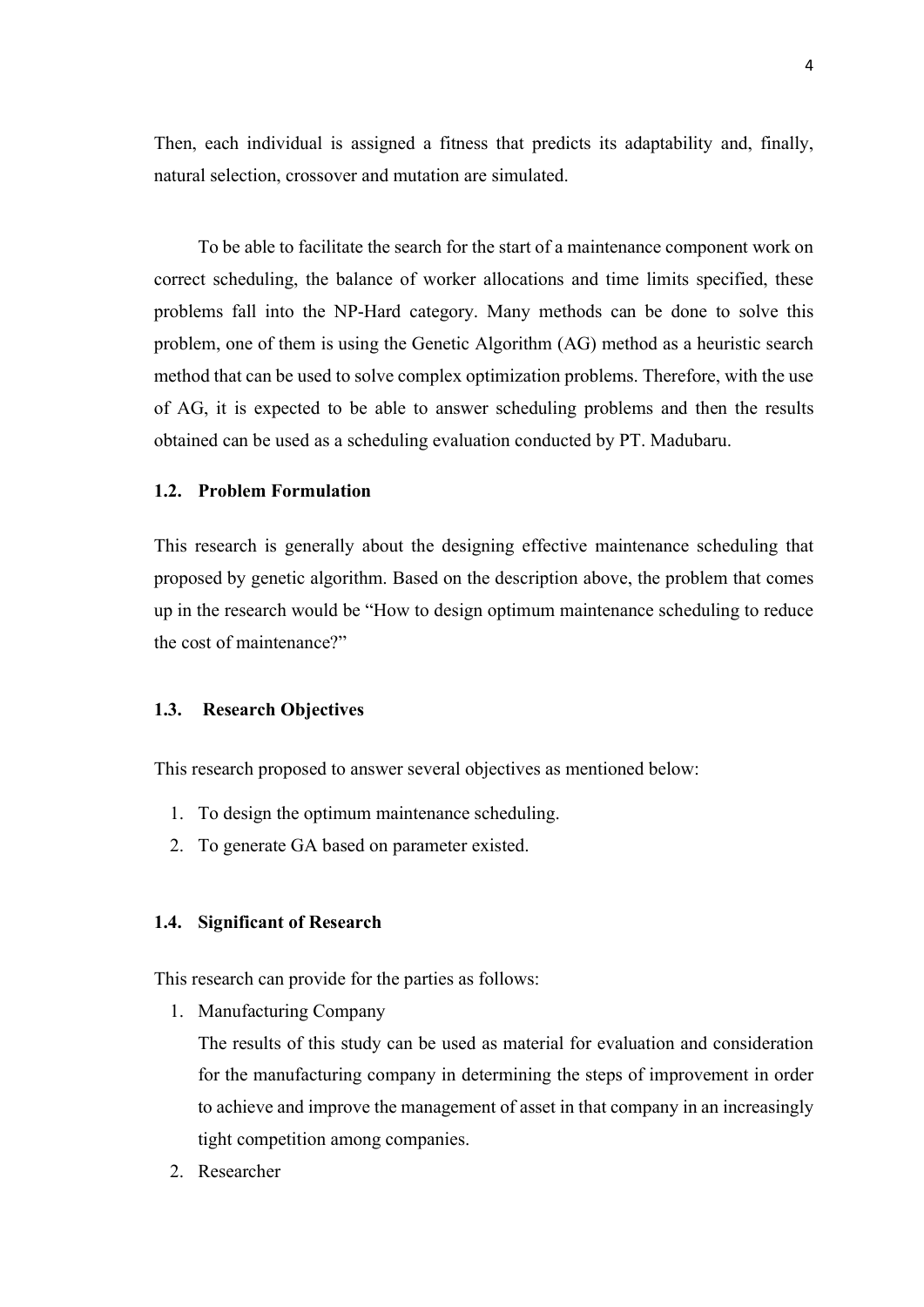This study will be a tool for the researcher to practice what has been learned during lectures, so the researcher can add insight, knowledge, and experience in the working field.

3. Educational Institution

The results of this study are expected to be an additional reference for future research, especially those which discuss about customer's satisfaction and can be considered as knowledge guidance in general.

### 1.5. Limitation of Research

The arrangement to design the GA of maintenance schedule, the proposed scheduling only shows the scheduling of each task that conducted in the same duration with the initial but different sequence task. The task that is not previously in the initial schedule will be excluded from the proposed schedule. Below are for the limitations of this study described as follows:

- 1. Period of maintenance activity is determined on November 2017 until March 2018
- 2. All manpower has the same knowledge and skill.
- 3. Number of manpower is constant every day (vacation)
- 4. Conducting no overtime for manpower.

### 1.6. Organization of Thesis

Systematical of thesis writing is arranged to make this research more structured and easier to be read. Therefore, the research has six chapters as follows:

### CHAPTER I: INTRODUCTION

This chapter will briefly explain the background of the problems that lead to research and methods that matched the problem, namely the Genetic algorithm to design the maintenance schedule. The formulation of the problems to be examined, the research objectives to be achieved, the benefits of research, the limitations of the problem and writing system.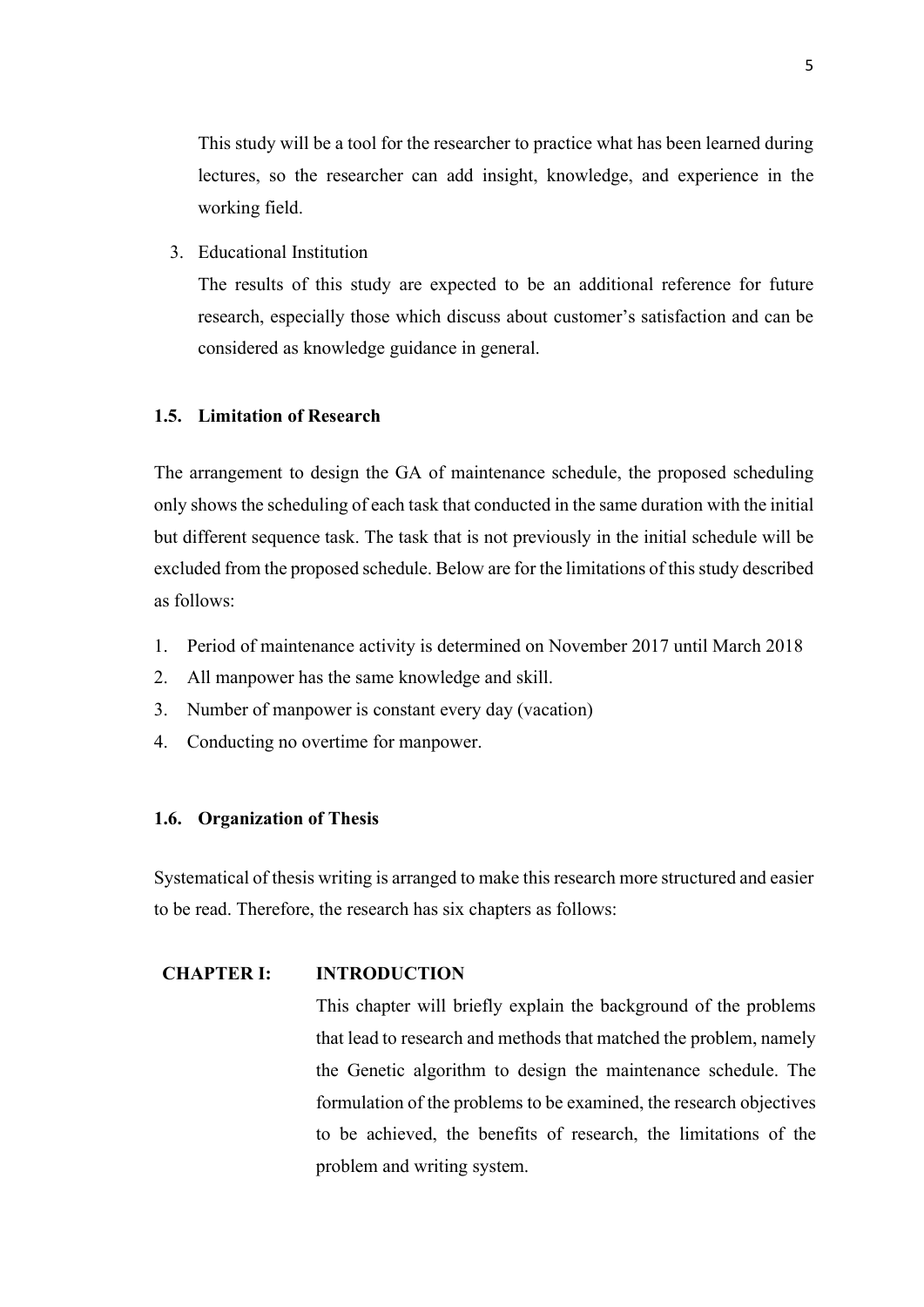#### CHAPTER II LITERATURE REVIEW

The literature review chapter contains some of the results of previous research that have to do with research conducted on improving company productivity using the implementation of GA and Maintenance schedule. Besides, it also contains concepts and theories needed to solve research problems, theoretical foundations to support studies that will be carried out such as the basic concepts of Genetic algorithm, type of maintenance strategy.

### CHAPTER III RESEARCH METHODOLOGY

This third chapter describes the subjects and objects of research, namely total productivity in Manufacture Company, the type of data used primary, namely the data cycle of each process of critical machine, identification of waste, determination of detailed manpower used, and input from history data, secondary data, namely the number of product requests, books and journals. The method of collecting and processing the data is used, the analysis is performed in accordance with the flow of framework made.

# CHAPTER IV DATA COLLECTION

This chapter describes the procedures for data collection which include data generated during the research in the form of primary and secondary data. Data processing is done to identify the highest fitness value of GA processing and calculate the final cost spent to run the suggestion schedule.

### CHAPTER V RESULT AND DISCUSSION

Discussing the results of the research that have been carried out in the form of data processing, graphs, tables and analysis which relate to theoretical explanations quantitatively, qualitatively, and statistically from the results of research and studies to answer the research objectives. Analysis of the discussion using predetermined methods namely Genetic Algorithm.

### CHAPTER VI CONCLUSION AND RECOMMENDATION

This chapter contains conclusions and suggestions. The conclusions contain a brief and concise statement which is presented from the